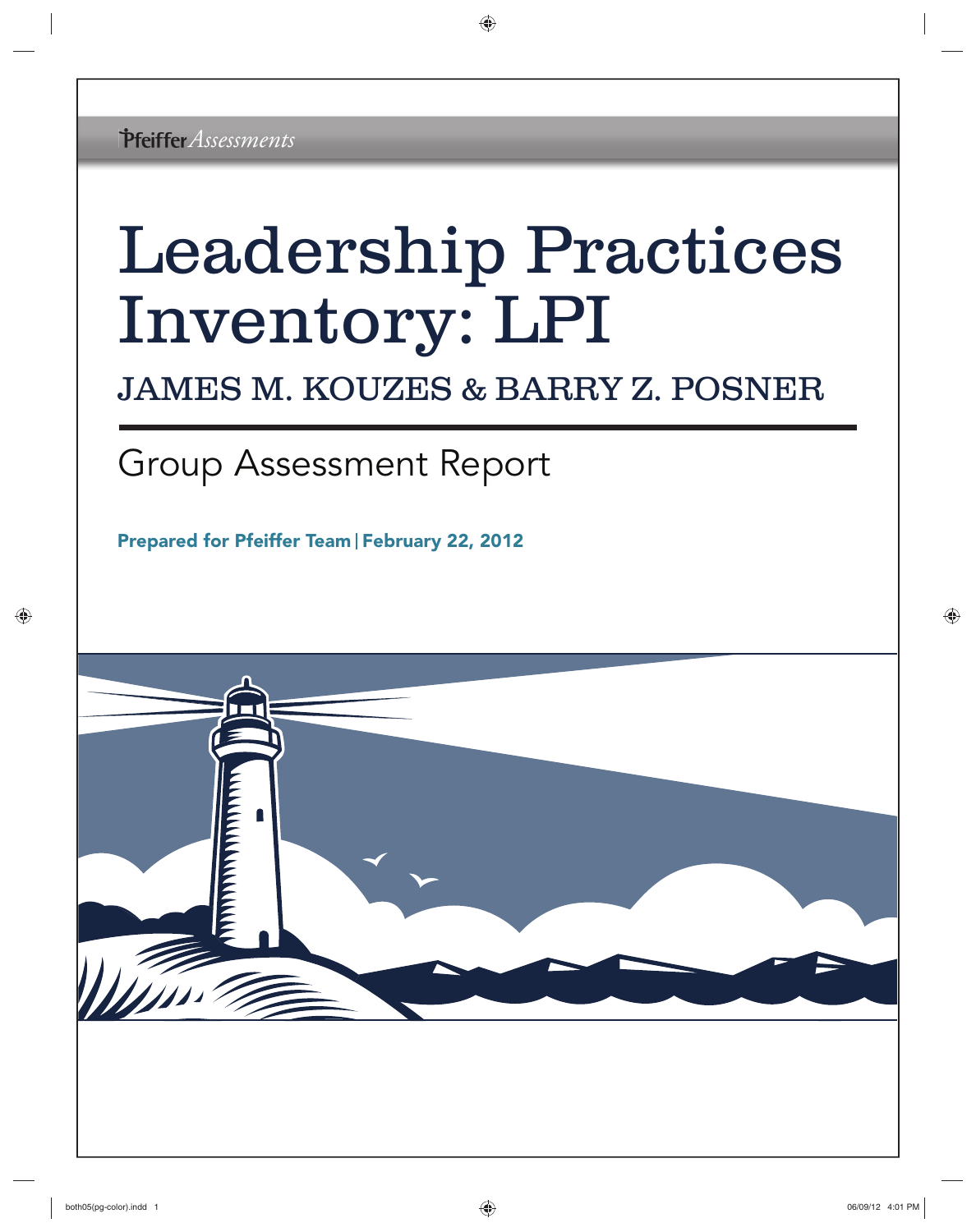

### Group Summary by Leadership Practice

This page displays the average Self and Observer responses for all individuals participating in this group. The AVG column shows the averages of each type of Observer responses for each of The Five Practices. Responses can range from 6 to 60. The STD DEV measures the distribution of scores around the mean (average score) and as the number increases from zero it means that the distribution of scores is increasingly widespread.

|                      |               | <b>AVG</b> | <b>STD DEV</b> |
|----------------------|---------------|------------|----------------|
|                      | Self          | 46.2       | 5.3            |
|                      | Manager       | 43.0       | 8.1            |
| <b>Model</b>         | Direct Report | 43.1       | 9.2            |
| the Way              | Co-Worker     | 43.6       | 10.3           |
|                      | Other         | 46.4       | 9.1            |
|                      | All Observers | 44.1       | 9.6            |
|                      | Self          | 42.3       | 7.9            |
|                      | Manager       | 36.4       | 11.1           |
| Inspire a            | Direct Report | 41.4       | 9.8            |
| <b>Shared Vision</b> | Co-Worker     | 38.8       | 11.3           |
|                      | Other         | 43.6       | 9.4            |
|                      | All Observers | 40.2       | 11.5           |
|                      | Self          | 46.3       | 6.7            |
|                      | Manager       | 41.0       | 9.1            |
| Challenge            | Direct Report | 44.1       | 9.0            |
| the Process          | Co-Worker     | 41.8       | 9.8            |
|                      | Other         | 44.8       | 8.3            |
|                      | All Observers | 42.9       | 9.4            |
|                      | Self          | 50.3       | 4.3            |
|                      | Manager       | 45.5       | 8.7            |
| Enable               | Direct Report | 49.1       | 7.7            |
| Others to Act        | Co-Worker     | 47.6       | 8.2            |
|                      | Other         | 48.2       | 10.0           |
|                      | All Observers | 47.8       | 9.4            |
|                      | Self          | 46.3       | 6.4            |
|                      | Manager       | 42.1       | 9.9            |
| Encourage            | Direct Report | 43.4       | 9.6            |
| the Heart            | Co-Worker     | 44.6       | 10.0           |
|                      | Other         | 45.6       | 9.9            |
|                      | All Observers | 44.3       | 9.9            |

| <b>ALL OBSERVER</b>                                       | Self Surveys Tallied: 20 | Direct Report Surveys Tallied: 37 Other Surveys Tallied: 45 |  |
|-----------------------------------------------------------|--------------------------|-------------------------------------------------------------|--|
| <b>SURVEYS TALLIED: 191</b><br>Manager Surveys Tallied:22 |                          | Co-Worker Surveys Tallied: 87                               |  |

AVG-Average of all Observer responses in each category STD DEV-Standard Deviation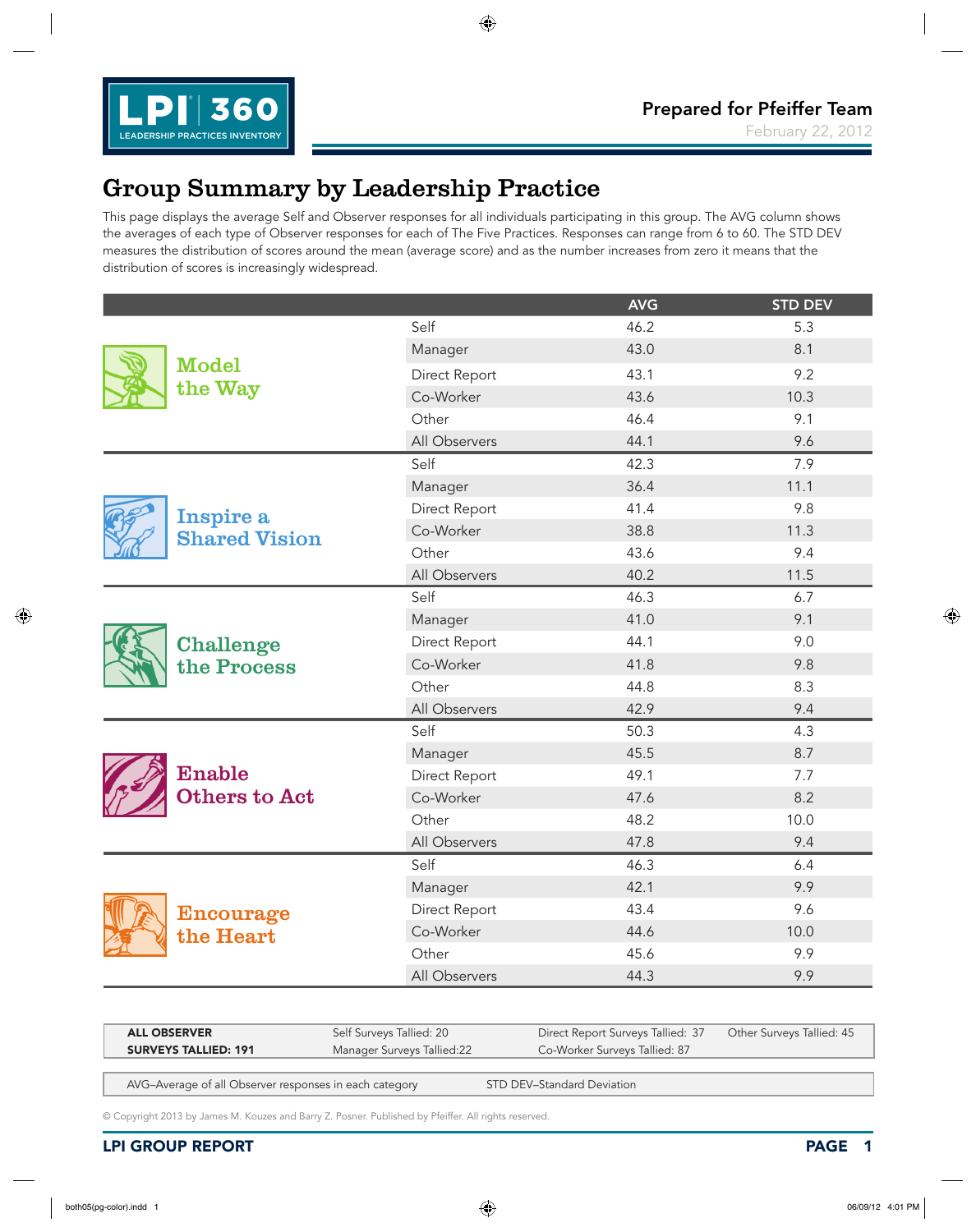

### Leadership Behaviors Ranking

The following page shows the ranking, from most frequent to least frequent, of all thirty leadership behaviors based on the average of the group's Observer responses. The average (AVG) includes the Managers' responses, which are also shown separately. Horizontal lines separate the ten most and the ten least frequent behaviors from the middle ten. A plus sign (+) next to the AVG or Manager (M) responses indicates that the responses are more than 1.5 points higher than the Self responses; a minus sign (--) indicates that the responses are more than 1.5 points lower than the Self responses. Since 1.5 is approximately the average difference between Self and Observer scores, any difference greater than that merits attention. When the +/– column is blank in a given row, this indicates a reasonable degree of agreement between the SELF and AVG or SELF and MANAGER scores. The response scale runs from 1–Almost Never to 10-–Almost Always.

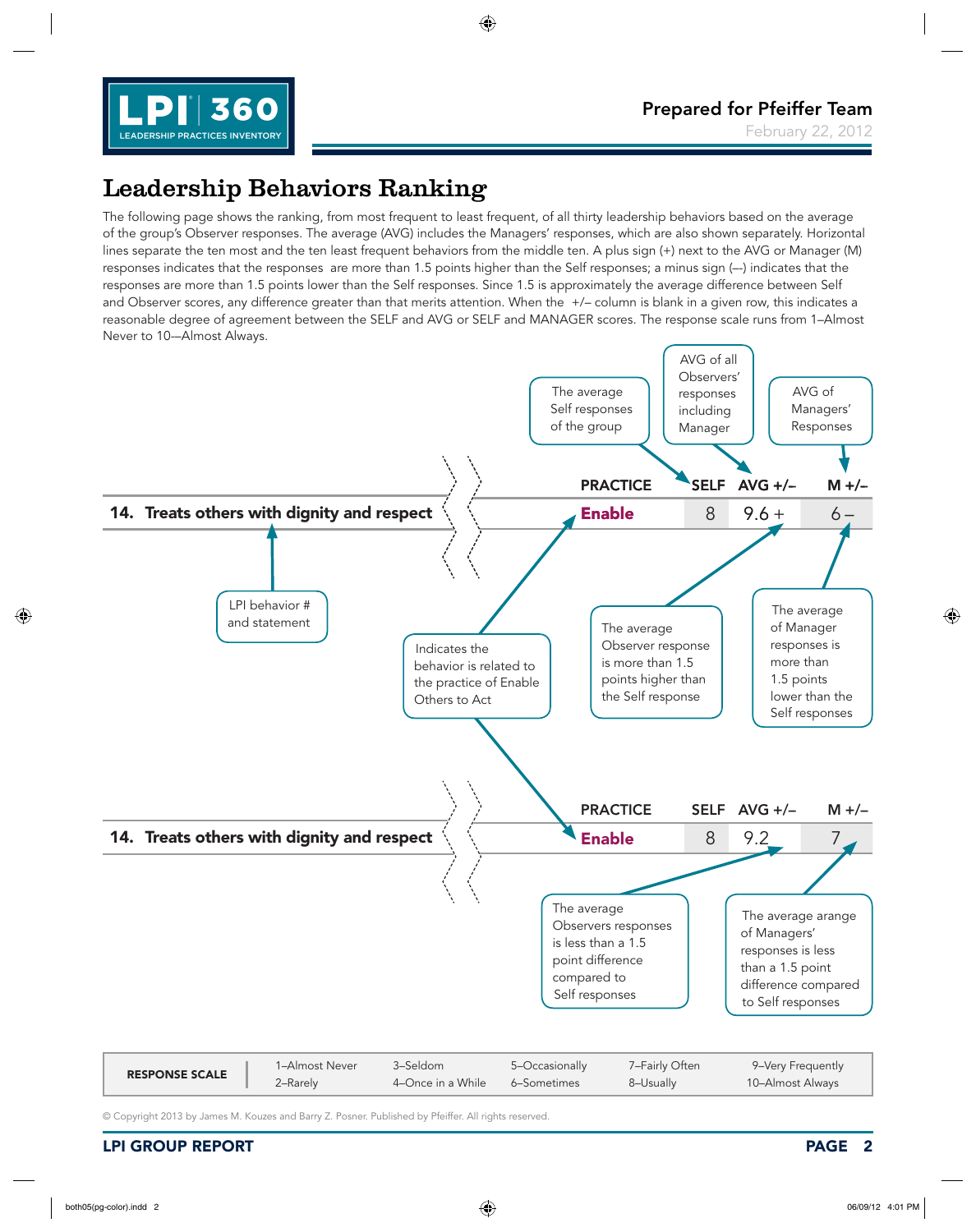

February 22, 2012

#### MOST FREQUENT

|     | <b>MOST FREQUENT</b>                                                                                                                             | <b>PRACTICE</b>  |     | SELF AVG +/- | $M +/-$ |
|-----|--------------------------------------------------------------------------------------------------------------------------------------------------|------------------|-----|--------------|---------|
|     | 14. Treats others with dignity and respect                                                                                                       | <b>Enable</b>    | 9.3 | 9.1          | 9.0     |
|     | 11. Follows through on promises and commitments he/she makes                                                                                     | <b>Model</b>     | 9.0 | 8.7          | 8.8     |
|     | 4. Develops cooperative relationships among the people he/she works with                                                                         | <b>Enable</b>    | 8.8 | 8.2          | 7.9     |
|     | 9. Actively listens to diverse points of view                                                                                                    | <b>Enable</b>    | 7.6 | 7.9          | 7.8     |
|     | 24. Gives people a great deal of freedom and choice in deciding how to do their work                                                             | <b>Enable</b>    | 8.5 | 7.8          | 7.0     |
| 30. | Gives the members of the team lots of appreciation and support for their<br>contributions                                                        | <b>Encourage</b> | 7.8 | 7.8          | 7.6     |
| 3.  | Seeks out challenging opportunities that test his/her own skills and<br>abilities Challenge                                                      | <b>Challenge</b> | 7.8 | 7.7          | 7.7     |
|     | 5. Praises people for a job well done                                                                                                            | <b>Encourage</b> | 8.1 | 7.7          | 7.7     |
|     | 1. Sets a personal example of what he/she expects of others                                                                                      | Model            | 8.4 | 7.6          | 7.4     |
| 23. | Makes certain that we set achievable goals, make concrete plans, and establish<br>measurable milestones for the projects and programs we work on | <b>Challenge</b> | 8.0 | 7.6          | 7.5     |
| 6.  | Spends time and energy making certain that the people he/she works with adhere to<br>the principles and standards we have agreed on              | Model            | 7.6 | 7.5          | 7.5     |
|     | 19. Supports the decisions that people make on their own                                                                                         | <b>Enable</b>    | 8.2 | 7.5          | 7.0     |
|     | 27. Speaks with genuine conviction about the higher meaning and purpose of our work                                                              | <b>Inspire</b>   | 7.4 | 7.5          | 7.0     |
|     | 20. Publicly recognizes people who exemplify commitment to shared values                                                                         | <b>Encourage</b> | 8.0 | 7.4          | 7.1     |
| 29. | Ensures that people grow in their jobs by learning new skills and developing<br>themselves                                                       | <b>Enable</b>    | 8.0 | 7.3          | 6.8     |
| 15. | Makes sure people are creatively rewarded for their contributions to the success<br>of projects                                                  | <b>Encourage</b> | 7.5 | 7.2          | 6.4     |
|     | 21. Builds consensus around a common set of values for running our organization                                                                  | <b>Model</b>     | 7.5 | 7.2          | 6.9     |
|     | 10. Makes it a point to let people know about his/her confidence in their abilities                                                              | <b>Encourage</b> | 7.5 | 7.1          | 6.3     |
|     | 18. Asks "What can we learn?" when things don't go as expected                                                                                   | <b>Challenge</b> | 7.7 | 7.1          | 6.8     |
|     | 25. Finds ways to celebrate accomplishments                                                                                                      | <b>Encourage</b> | 7.5 | 7.1          | 6.9     |
|     | 2. Talks about future trends that will influence how our work gets done                                                                          | <b>Inspire</b>   | 7.2 | 6.9          | 6.1     |
| 13. | Searches outside the formal boundaries of his/her organization for innovative ways to<br>improve what we do                                      | <b>Challenge</b> | 7.4 | 6.9          | 5.9     |
|     | 22. Paints the "big picture" of what we aspire to accomplish                                                                                     | <b>Inspire</b>   | 7.8 | 6.8          | $6.2 -$ |
|     | 28. Experiments and takes risks, even when there is a chance of failure                                                                          | <b>Challenge</b> | 7.7 | 6.8          | 6.7     |
|     | 8. Challenges people to try out new and innovative ways to do their work                                                                         | <b>Challenge</b> | 7.8 | 6.7          | 6.5     |
|     | 16. Asks for feedback on how his/her actions affect other people's performance                                                                   | <b>Model</b>     | 6.9 | 6.6          | 6.7     |
|     | 26. Is clear about his/her philosophy of leadership                                                                                              | <b>Model</b>     | 7.0 | 6.6          | 5.8     |
|     | 12. Appeals to others to share an exciting dream of the future                                                                                   | <b>Inspire</b>   | 7.0 | 6.5          | 6.1     |
| 17. | Shows others how their long-term interests can be realized by enlisting in a<br>common vision                                                    | <b>Inspire</b>   | 6.3 | 6.4          | 5.5     |
|     | 7. Describes a compelling image of what our future can be like                                                                                   | <b>Inspire</b>   | 6.7 | 6.1          | 5.8     |
|     |                                                                                                                                                  |                  |     |              |         |

#### LEAST FREQUENT